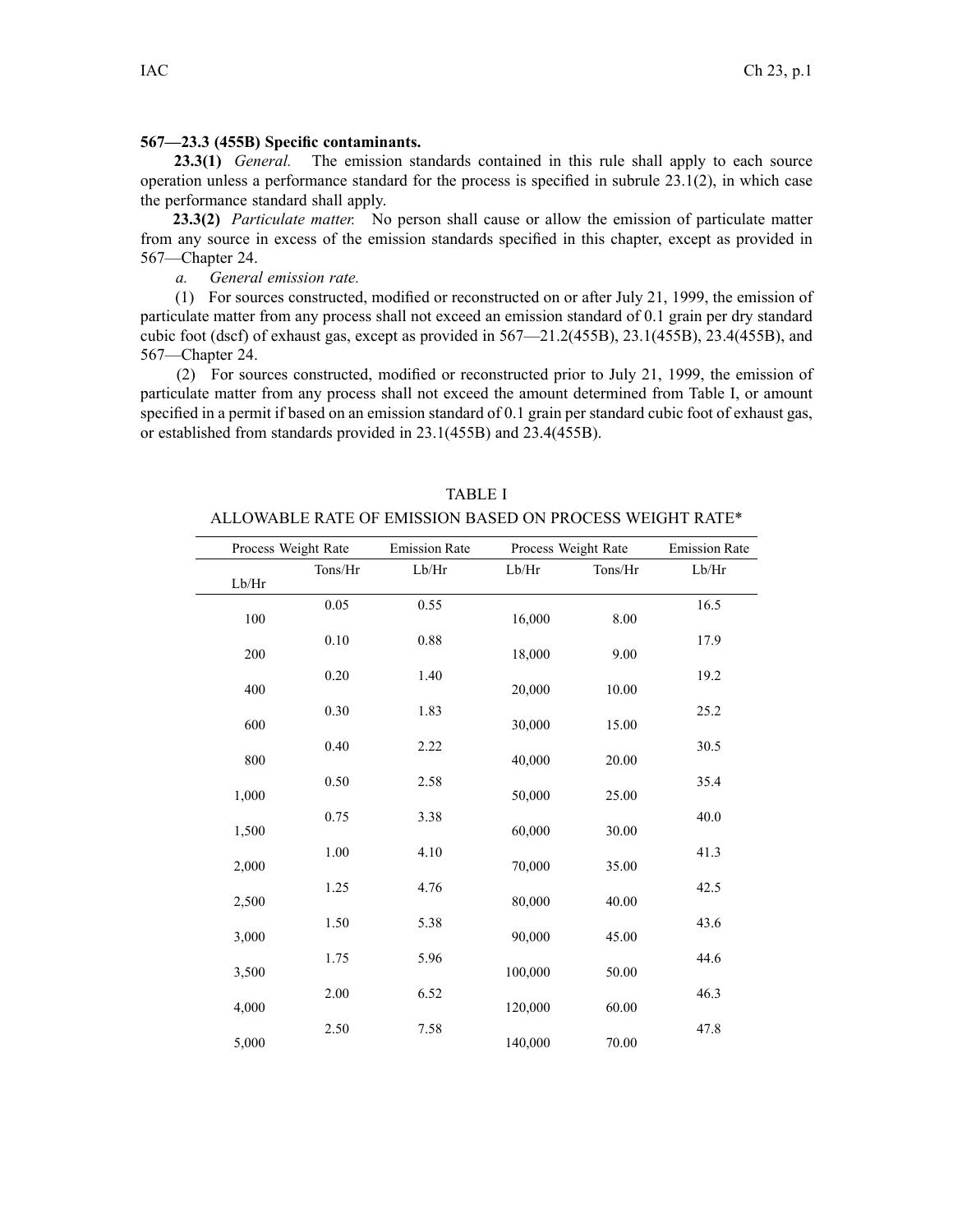| Process Weight Rate |         | <b>Emission Rate</b><br>Process Weight Rate |           | <b>Emission Rate</b> |       |
|---------------------|---------|---------------------------------------------|-----------|----------------------|-------|
| Lb/Hr               | Tons/Hr | Lb/Hr                                       | Lb/Hr     | Tons/Hr              | Lb/Hr |
| 6,000               | 3.00    | 8.56                                        | 160,000   | 80.00                | 49.0  |
| 7,000               | 3.50    | 9.49                                        | 200,000   | 100.00               | 51.2  |
| 8,000               | 4.00    | 10.4                                        | 1,000,000 | 500.00               | 69.0  |
| 9,000               | 4.50    | 11.2                                        | 2,000,000 | 1,000.00             | 77.6  |
| 10,000              | 5.00    | 12.0                                        | 6,000,000 | 3,000.00             | 92.7  |
| 12,000              | 6.00    | 13.6                                        |           |                      |       |

\*Interpolation of the data in this table for process weight rates up to 60,000 lb/hr shall be accomplished by the use of the equation

 $E=4.10 P^{0.67}$ 

and interpolation and extrapolation of the data for process weight rates in excess of 60,000 lb/hr shall be accomplished by use of the equation

 $E=55.0 P^{0.11}$  -40,

where  $E =$  rate of emission in lb/hr, and

 $P =$  process weight in tons/hr

*b. Combustion for indirect heating.* Emissions of particulate matter from the combustion of fuel for indirect heating or for power generation shall be limited by the ASME Standard APS-1, Second Edition, November, 1968, "Recommended Guide for the Control of Dust Emission—Combustion for Indirect Heat Exchangers." For the purpose of this paragraph, the allowable emissionsshall be calculated from equation (15) in that standard, with Comax<sup>2=50</sup> micrograms per cubic meter. Allowable emissions from <sup>a</sup> single stack may be estimated from Figure 1. The maximum ground level dust concentrations designated are above the background level. For plants with 4,000 million Btu/hour input or more, the "a" factor shall be 1.0. In plants with less than 4,000 million Btu/hour input, appropriate "a" factors, less than 1.0, shall be applied. Pertinent correction factors, as specified in the standard, shall be applied for installations with multiple stacks. However, for fuel-burning units in operation on January 13, 1976, the maximum allowable emissions calculated under APS-1 for the facility's equipment configuration on January 13, 1976, shall not be increased even if the changes in the equipment or stack configuration would otherwise allow <sup>a</sup> recalculation and <sup>a</sup> higher maximum allowable emission under APS-1.

(1) Outside any standard metropolitan statistical area, the maximum allowable emissions from each stack, irrespective of stack height, shall be 0.8 pounds of particulates per million Btu input.

(2) Inside any standard metropolitan statistical area, the maximum allowable emission from each stack, irrespective of stack height, shall be 0.6 pounds of particulates per million Btu input.

(3) For <sup>a</sup> new fossil fuel-fired steam generating unit of more than 250 million Btu per hour heat input, [23.1\(2\)](https://www.legis.iowa.gov/docs/iac/rule/567.23.1.pdf)*"a"* shall apply. For <sup>a</sup> new unit of between 150 million and 250 million (inclusive) Btu per hour heat input, the maximum allowable emissions from such new unit shall be 0.2 pounds of particulates per million Btu of heat input. For <sup>a</sup> new unit of less than 150 million Btu per hour heat input, the maximum allowable emissions from such new unit shall be 0.6 pounds of particulates per million Btu of heat input.

(4) Measurements of emissions from <sup>a</sup> particulate source will be made in accordance with the provisions of [567—Chapter](https://www.legis.iowa.gov/docs/iac/chapter/567.25.pdf) 25.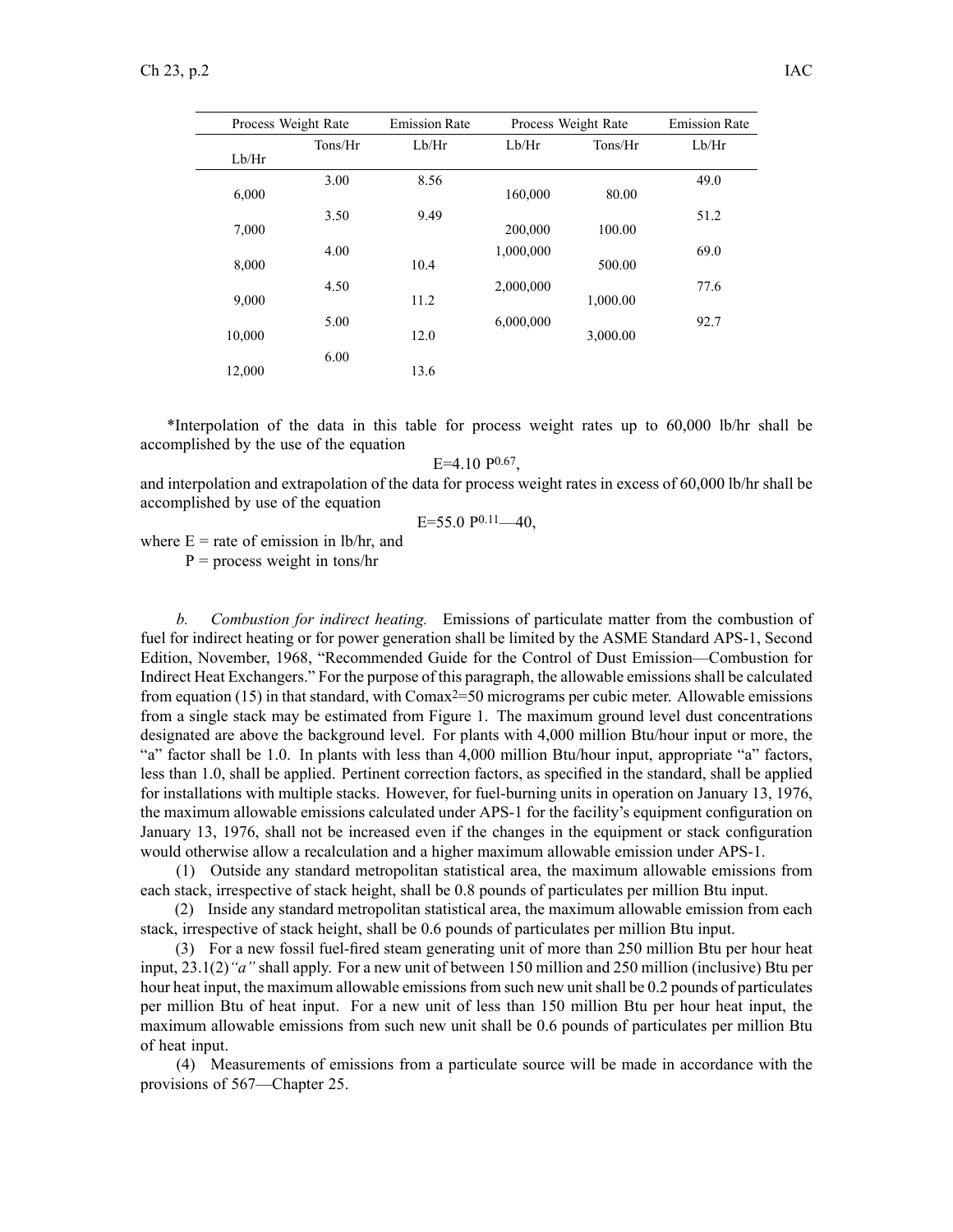

(5) For fuel-burning sources in operation prior to July 29, 1977, which are not subject to [23.1\(2\)](https://www.legis.iowa.gov/docs/iac/rule/567.23.1.pdf) and which significantly impact <sup>a</sup> primary or secondary particulate standard nonattainment area, the emission limitations specified in this subparagraph apply. A significant impact shall be equal to or exceeding 5 micrograms of particulate matter per cubic meter of air (24-hour average) or 1 microgram of particulate matter per cubic meter of air (annual average) determined by an EPA approved single source dispersion model using allowable emission rates and five-year worst case meteorological conditions. In the case where two or more boilers discharge into <sup>a</sup> common stack, the applicable stack emission limitation shall be based upon the heat input of the largest operating boiler. The plantwide allowable emission limitation shall be the weighted average of the allowable emission limitations for each stack or the applicable APS-1 plantwide standard as determined under paragraph [23.3\(2\)](https://www.legis.iowa.gov/docs/iac/rule/567.23.3.pdf) *"b,"* whichever is more stringent.

The maximum allowable emission rate for a single stack with a total heat input capacity less than 250 million Btu per hour shall be 0.60 pound of particulate matter per million Btu heat input; the maximum allowable emission rate for <sup>a</sup> single stack with <sup>a</sup> total heat input capacity greater than or equal to 250 million Btu per hour and less than 500 million Btu per hour shall be 0.40 pound of particulate matter per million Btu heat input; the maximum allowable emission rate for <sup>a</sup> single stack with <sup>a</sup> total heat input capacity greater than or equal to 500 million Btu per hour shall be 0.30 pound of particulate matter per million Btu heat input; excep<sup>t</sup> that the maximum allowable emission rate for the stack serving Unit #1 of Iowa Public Service at Port Neal shall be 0.50 pound of particulate matter per million Btu heat input.

All sources regulated under this subparagraph shall demonstrate compliance by October 1, 1981; however, <sup>a</sup> source is considered to be in compliance with this subparagraph if by October 1, 1981, it is on <sup>a</sup> compliance schedule to be completed as expeditiously as possible, but no later than December 31, 1982.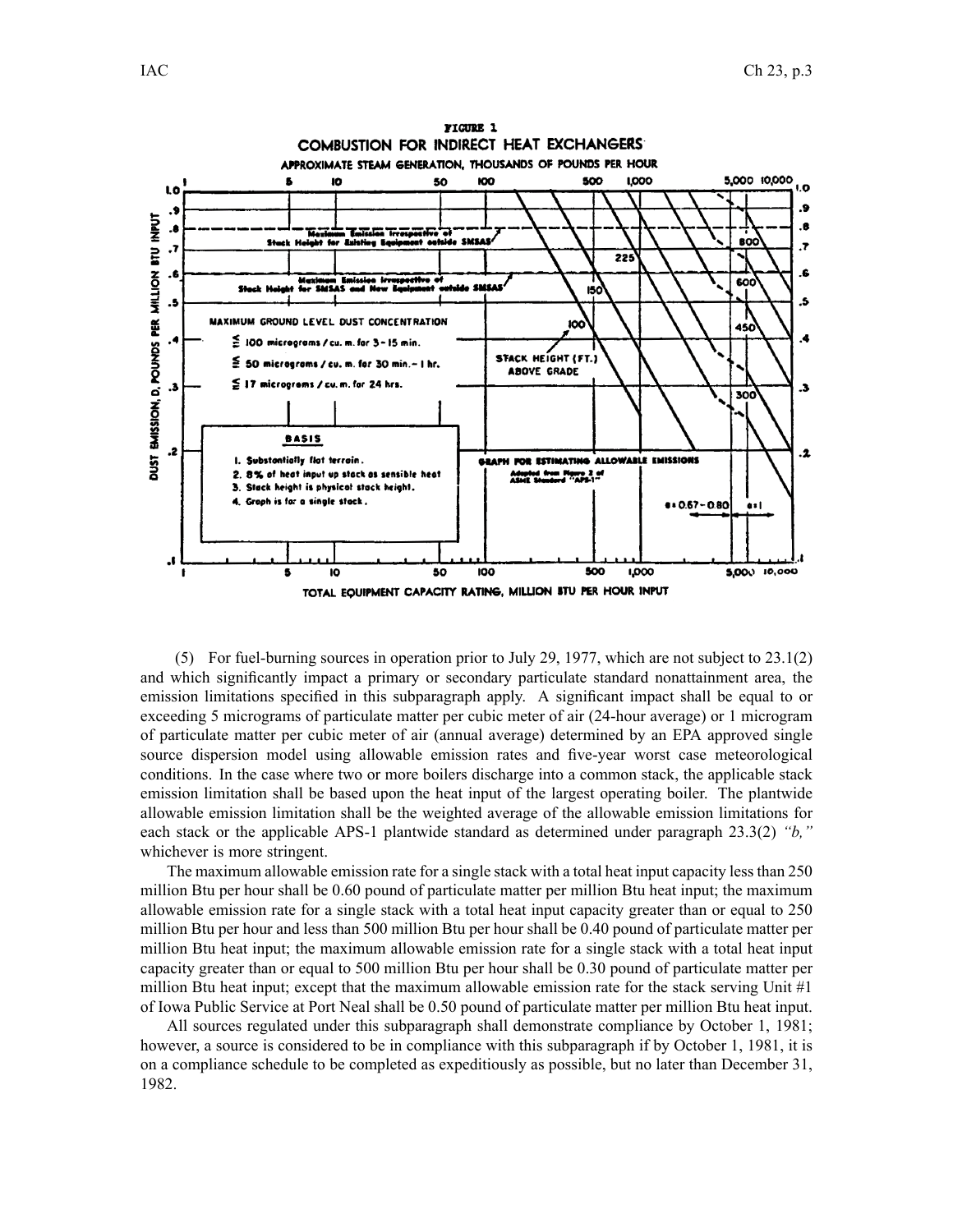## *c. Fugitive dust.*

(1) Attainment and unclassified areas. A person shall take reasonable precautions to preven<sup>t</sup> particulate matter from becoming airborne in quantities sufficient to cause <sup>a</sup> nuisance as defined in Iowa Code section [657.1](https://www.legis.iowa.gov/docs/ico/section/657.1.pdf) when the person allows, causes or permits any materials to be handled, transported or stored or <sup>a</sup> building, its appurtenances or <sup>a</sup> construction haul road to be used, constructed, altered, repaired or demolished, with the exception of farming operations or dust generated by ordinary travel on unpaved roads. Ordinary travel includes routine traffic and road maintenance activities such as scarifying, compacting, transporting road maintenance surfacing material, and scraping of the unpaved public road surface. All persons, with the above exceptions, shall take reasonable precautions to preven<sup>t</sup> the discharge of visible emissions of fugitive dusts beyond the lot line of the property on which the emissions originate. The public highway authority shall be responsible for taking corrective action in those cases where said authority has received complaints of or has actual knowledge of dust conditions which require abatement pursuan<sup>t</sup> to this subrule. Reasonable precautions may include, but not be limited to, the following procedures.

1. Use, where practical, of water or chemicals for control of dusts in the demolition of existing buildings or structures, construction operations, the grading of roads or the clearing of land.

2. Application of suitable materials, such as but not limited to asphalt, oil, water or chemicals on unpaved roads, material stockpiles, race tracks and other surfaces which can give rise to airborne dusts.

3. Installation and use of containment or control equipment, to enclose or otherwise limit the emissions resulting from the handling and transfer of dusty materials, such as but not limited to grain, fertilizer or limestone.

4. Covering, at all times when in motion, open-bodied vehicles transporting materials likely to give rise to airborne dusts.

5. Prompt removal of earth or other material from paved streets or to which earth or other material has been transported by trucking or earth-moving equipment, erosion by water or other means.

6. Reducing the speed of vehicles traveling over on-property surfaces as necessary to minimize the generation of airborne dusts.

(2) Nonattainment areas. Subparagraph (1) notwithstanding, no person shall allow, cause or permit any visible emission of fugitive dust in <sup>a</sup> nonattainment area for particulate matter to go beyond the lot line of the property on which <sup>a</sup> traditional source is located without taking reasonable precautions to preven<sup>t</sup> emission. Traditional source means <sup>a</sup> source category for which <sup>a</sup> particulate emission standard has been established in [23.1\(2\)](https://www.legis.iowa.gov/docs/iac/rule/567.23.1.pdf), [23.3\(2\)](https://www.legis.iowa.gov/docs/iac/rule/567.23.3.pdf)*"a,"* [23.3\(2\)](https://www.legis.iowa.gov/docs/iac/rule/567.23.3.pdf)*"b"* or [23.4](https://www.legis.iowa.gov/docs/iac/rule/567.23.4.pdf)(455B) and includes <sup>a</sup> quarry operation, haul road or parking lot associated with <sup>a</sup> traditional source. This paragraph does not modify the emission standard stated in [23.1\(2\)](https://www.legis.iowa.gov/docs/iac/rule/567.23.1.pdf), [23.3\(2\)](https://www.legis.iowa.gov/docs/iac/rule/567.23.3.pdf)*"a,"* [23.3\(2\)](https://www.legis.iowa.gov/docs/iac/rule/567.23.3.pdf)*"b"* or [23.4](https://www.legis.iowa.gov/docs/iac/rule/567.23.4.pdf)(455B), but rather establishes <sup>a</sup> separate requirement for fugitive dust from such sources. For guidance on the types of controls which may constitute reasonable precautions, see "Identification of Techniques for the Control of Industrial Fugitive Dust Emissions," [available from the department] adopted by the commission on May 19, 1981.

(3) Reclassified areas. Reasonable precautions implemented pursuan<sup>t</sup> to the nonattainment area provisions of subparagraph (2) shall remain in effect if the nonattainment area is redesignated to either attainment or unclassified after March 6, 1980.

*d. Visible emissions.* No person shall allow, cause or permit the emission of visible air contaminants into the atmosphere from any equipment, internal combustion engine, premise fire, open fire or stack, equal to or in excess of 40 percen<sup>t</sup> opacity or that level specified in <sup>a</sup> construction permit, excep<sup>t</sup> as provided below and in [567—Chapter](https://www.legis.iowa.gov/docs/iac/chapter/567.24.pdf) 24.

(1) *Residential heating equipment.* Residential heating equipment serving dwellings of four family units or less is exempt.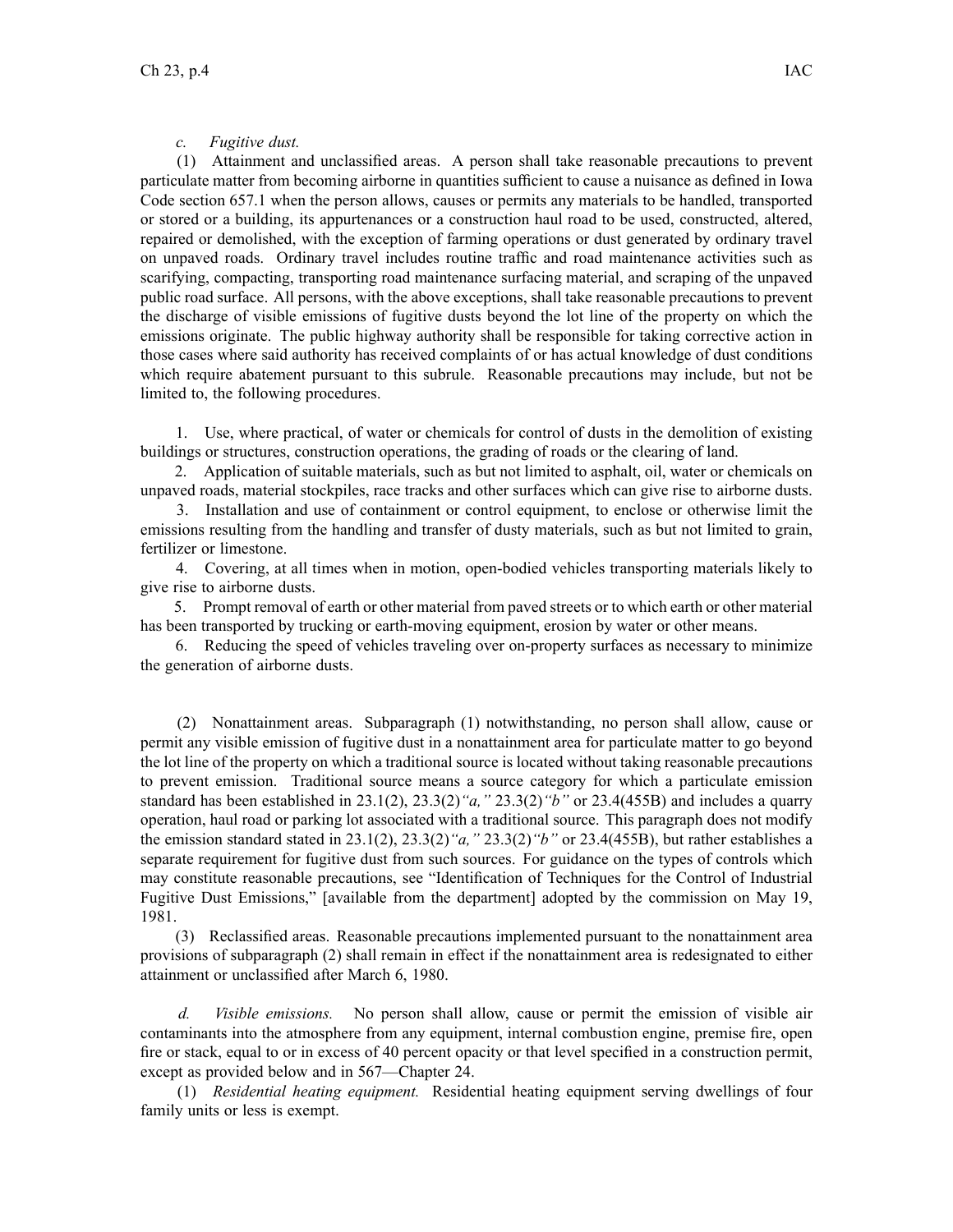(2) *Gasoline-powered vehicles.* No person shall allow, cause or permit the emission of visible air contaminants from gasoline-powered motor vehicles for longer than five consecutive seconds.

(3) *Diesel-powered vehicles.* No person shall allow, cause or permit the emission of visible air contaminants from diesel-powered motor vehicles in excess of 40 percen<sup>t</sup> opacity, for longer than five consecutive seconds.

(4) *Diesel-powered locomotives.* No person shall allow, cause or permit the emission of visible air contaminants from diesel-powered locomotives in excess of 40 percen<sup>t</sup> opacity, excep<sup>t</sup> for <sup>a</sup> maximum period of 40 consecutive seconds during acceleration under load, or for <sup>a</sup> period of four consecutive minutes when <sup>a</sup> locomotive is loaded after <sup>a</sup> period of idling.

(5) *Startup and testing.* Initial start and warmup of <sup>a</sup> cold engine, the testing of an engine for trouble, diagnosis or repair, or engine research and development activities, is exempt.

(6) *Uncombined water.* The provisions of this paragraph shall apply to any emission which would be in violation of these provisions excep<sup>t</sup> for the presence of uncombined water, such as condensed water vapor.

**23.3(3)** *Sulfur compounds.* The provisions of this subrule shall apply to any installation from which sulfur compounds are emitted into the atmosphere.

*a. Sulfur dioxide from use of solid fuels.*

(1) No person shall allow, cause, or permit the emission ofsulfur dioxide into the atmosphere from an existing solid fuel-burning unit, (i.e., <sup>a</sup> unit which was in operation or for which components had been purchased, or which was under construction prior to September 23, 1970), in an amount greater than 6 pounds, replicated maximum three-hour average, per million Btu of heat input if such unit is located within the following counties: Black Hawk, Clinton, Des Moines, Dubuque, Jackson, Lee, Linn, Lousia, Muscatine and Scott.

(2) No person shall allow, cause, or permit the emission ofsulfur dioxide into the atmosphere from an existing solid fuel-burning unit, (i.e., <sup>a</sup> unit which was in operation or for which components had been purchased, or which was under construction prior to September 23, 1970), in an amount greater than 5 pounds, replicated maximum three-hour average, per million Btu of heat input if such unit is located within the remaining 89 counties of the state not listed in subparagraph [23.3\(3\)](https://www.legis.iowa.gov/docs/iac/rule/567.23.3.pdf)*"a"*(1).

(3) No person shall allow, cause, or permit the emission of sulfur dioxide into the atmosphere from any new solid fuel-burning unit (i.e., <sup>a</sup> unit which was not in operation or for which components had not been purchased, or which was not under construction prior to September 23, 1970) which has <sup>a</sup> capacity of 250 million Btu or less per hour heat input, in an amount greater than 6 pounds, replicated maximum three-hour average, per million Btu of heat input.

(4) Subparagraphs (1) through (3) notwithstanding, <sup>a</sup> fossil fuel-fired steam generator to which [23.1\(2\)](https://www.legis.iowa.gov/docs/iac/rule/567.23.1.pdf)*"a,"* [23.1\(2\)](https://www.legis.iowa.gov/docs/iac/rule/567.23.1.pdf)*"z"* or [23.1\(2\)](https://www.legis.iowa.gov/docs/iac/rule/567.23.1.pdf)*"ccc"* applies shall comply with [23.1\(2\)](https://www.legis.iowa.gov/docs/iac/rule/567.23.1.pdf)*"a,"* [23.1\(2\)](https://www.legis.iowa.gov/docs/iac/rule/567.23.1.pdf)*"z"* or [23.1\(2\)](https://www.legis.iowa.gov/docs/iac/rule/567.23.1.pdf)*"ccc,"* respectively.

## *b. Sulfur dioxide from use of liquid fuels.*

(1) No person shall allow, cause, or permit the combustion of number 1 or number 2 fuel oil exceeding <sup>a</sup> sulfur content of 0.5 percen<sup>t</sup> by weight.

(2) No person shall allow, cause, or permit the emission ofsulfur dioxide into the atmosphere in an amount greater than 2.5 pounds of sulfur dioxide, replicated maximum three-hour average, per million Btu of heat input from <sup>a</sup> liquid fuel-burning unit.

(3) Notwithstanding this paragraph, <sup>a</sup> fossil fuel-fired steam generator to which [23.1\(2\)](https://www.legis.iowa.gov/docs/iac/rule/567.23.1.pdf)*"a,"* [23.1\(2\)](https://www.legis.iowa.gov/docs/iac/rule/567.23.1.pdf)*"z"* or [23.1\(2\)](https://www.legis.iowa.gov/docs/iac/rule/567.23.1.pdf)*"ccc"* applies shall comply with [23.1\(2\)](https://www.legis.iowa.gov/docs/iac/rule/567.23.1.pdf)*"a,"* [23.1\(2\)](https://www.legis.iowa.gov/docs/iac/rule/567.23.1.pdf)*"z"* or [23.1\(2\)](https://www.legis.iowa.gov/docs/iac/rule/567.23.1.pdf)*"ccc."*

*c. Sulfur dioxide from sulfuric acid manufacture.* After January 1, 1975, no person shall allow, cause or permit the emission of sulfur dioxide from an existing sulfuric acid manufacturing plant in